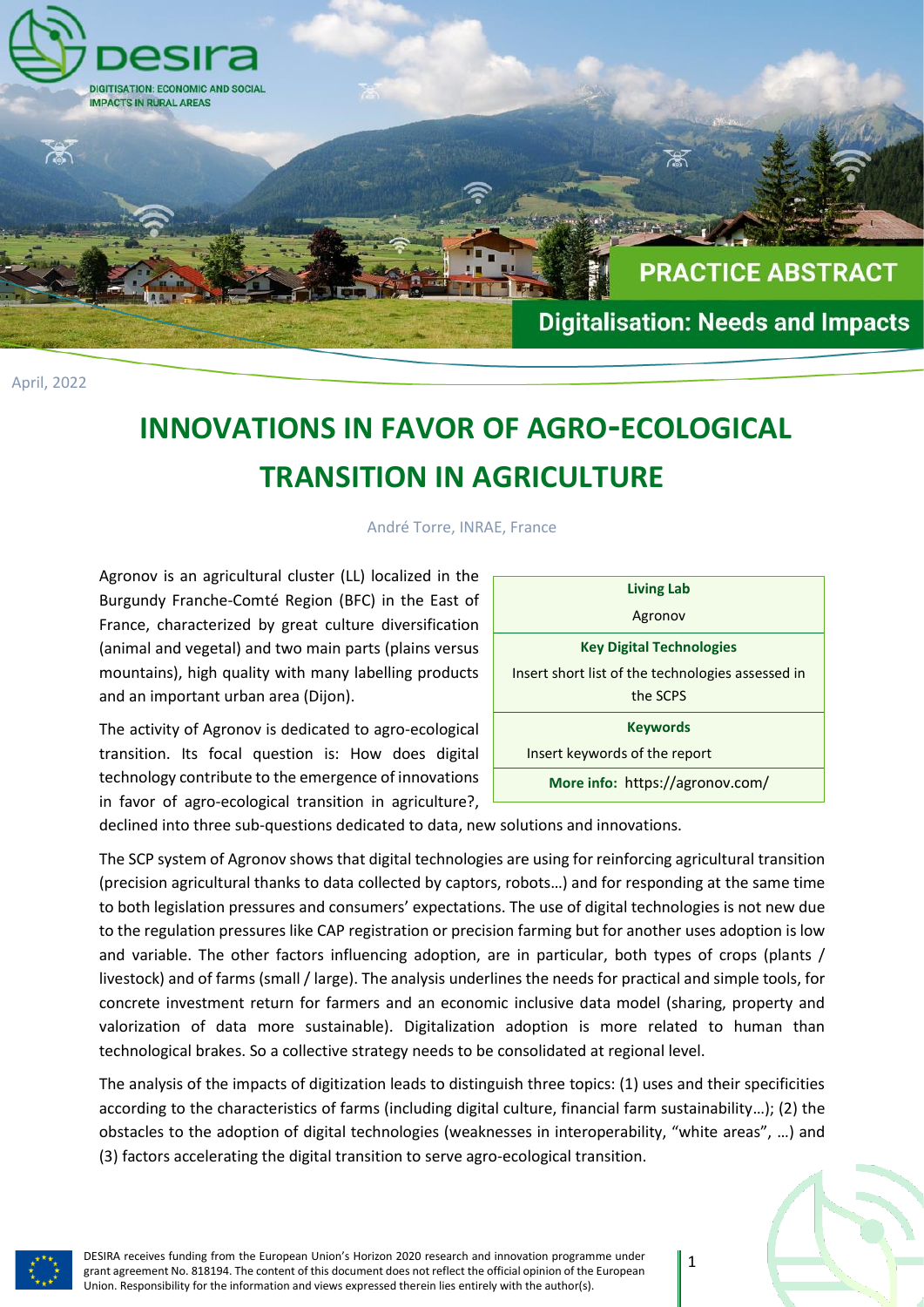

## **Context and main needs related to the Living Lab's focal question**

Burgundy Franche-Comté is an agricultural region characterized by great culture diversification (animal versus vegetal), two main parts (plains versus mountains), high quality with many labeling products and an important urban area. Agro-ecological transition is the main driver for all supply chains.

The regional agricultural performances are rather good with five dominant technico-economic orientations: field crops, meat cattle, milk cattle, viticulture, polyculture livestock farms. A substantial part of production is very well known and benefits from geographical indications, particularly in viticulture and cheese production.

Strengths: commitment to the agro-ecological transition, quality of the regional agricultural and agri-food industry, dynamic early adopters, positive strategies of cooperatives and collective organizations, fall in price of certain equipment.

Weaknesses: weakness of data sharing, lack of digital culture and skills, transition to the industrial phase in progress, digital tools not always adapted to the reality on the ground.

Opportunities: concentration of farms and lack of labor, open data as an opportunity to boost exchanges and create new services, incentives towards the adoption of new practices, use of already existing techniques, opportunities to reduce the arduousness of agricultural professions.

Threats: heterogeneity of players and strategies between various territories, need to secure sustainable solutions, lack of robust data economic models, lack of interoperability standards, energy-consuming digital technologies.

#### **Main digitalization needs**

- *Struggle against white areas which prevent the deployment of digital tools by lack of connectivity, with the deployment of fiber, 4 and 5 G, and satellites.*
- *Strengthen the interoperability of systems, develop a common language and data exchange standards allowing communication between digital objects.*
- *Secure solutions and promote interoperability of systems, in order to guaranteeing farmers a lifespan of connected objects allowing at least amortization of the investment.*
- *Need to find robust business models for data sharing, in order to guaranteeing a return on investment from data sharing and de-privatizing dataflows, and to move towards more collective actions*
- *Need to meet consumer expectations, particularly in terms of product durability and traceability, with the development of reliable traceability tools strengthening the link between producer and consumer.*

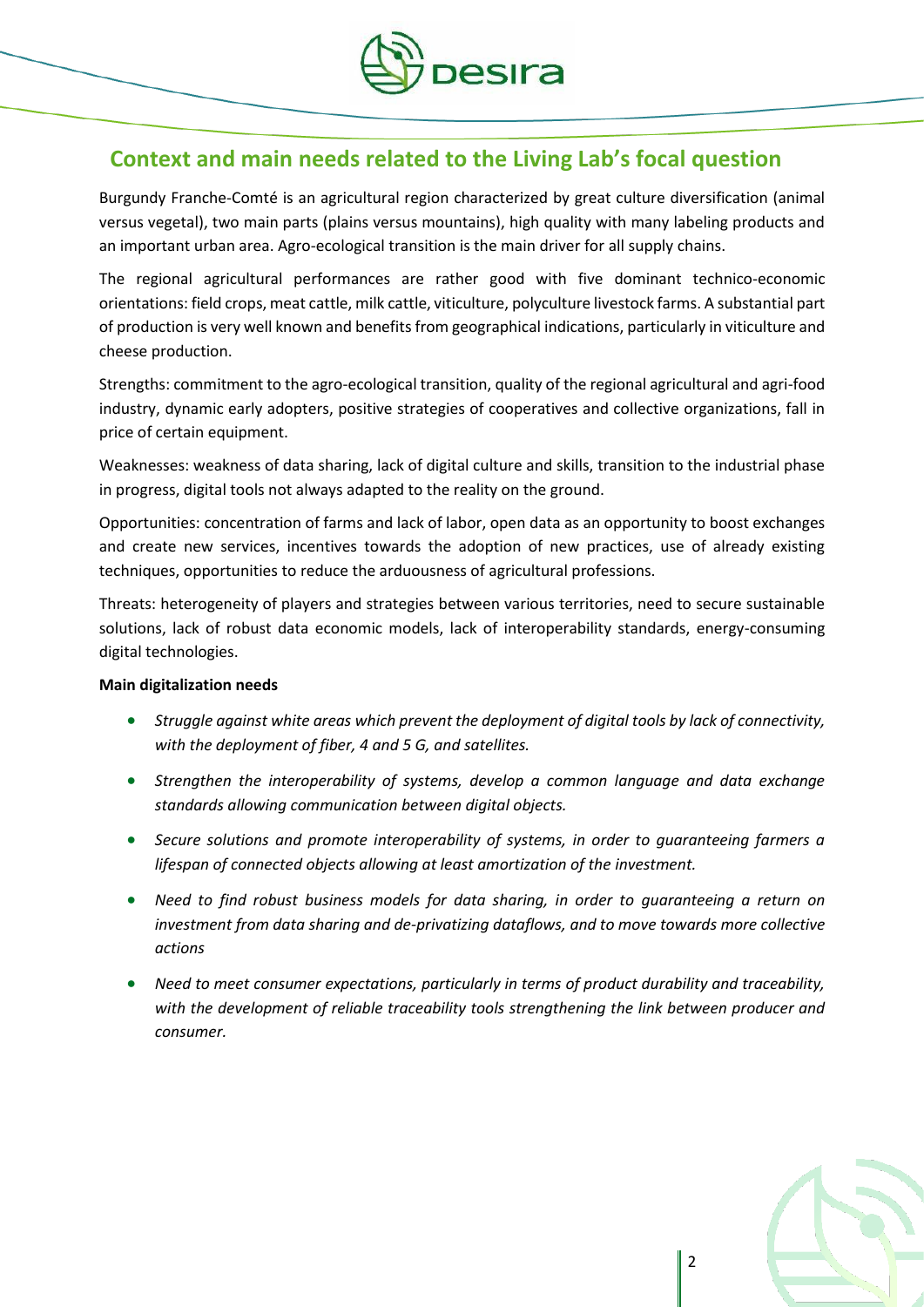

### **The Socio-Cyber-Physical (SCP) system**

The diagram is a representation of the Agronov cluster translated into a system with three types of entities: social entities (blue), physical entities (green) and cyber entities (orange). Social entities correspond to types of actors and other elements (e.g. regulations). Physical entities are the tangible elements used by social entities in the course of their activities. Cyber activities refer to digital technologies. This representation materializes the interactions and how digital technologies impact them.



#### *Interactions developed between each system entities (intra and inter-domain)*

- *Socio- socio: Public policies and regulations impacts influence of consumer's needs, services to the farmers, cooperatives helping farmers in changes of practices, influence of farmers unions on policies.*
- *Cyber-cyber: sensors generating data in the cloud, internet and mobile networks allowing other cyber entities to operate, data used to feel the blockchains and online platforms.*
- *Physical-physical: Agricultural tools and machinery allowing cultivation of plants and breeding of animals, inputs which impact the growth of plants and animals + pollute the air and soil.*
- *Cyber-physical: Agricultural tools, machinery, plants and animals supports for sensors, probes, etc., Cell towers easing mobile network and the internet, smartphones, tablets and computers supports for platforms and marketplaces, DMTs, artificial intelligence, blockchain, etc.*
- *Socio-physical: farmers handling agricultural tools, growing plants and raising animals, providers selling agricultural tools, smartphones, etc., network operators installing cell towers.*
- *Socio-cyber: farmers feeding traceability tools + receiving information, suppliers providing sensors, collecting and processing data, consumers using platforms and marketplace and generating data.*

3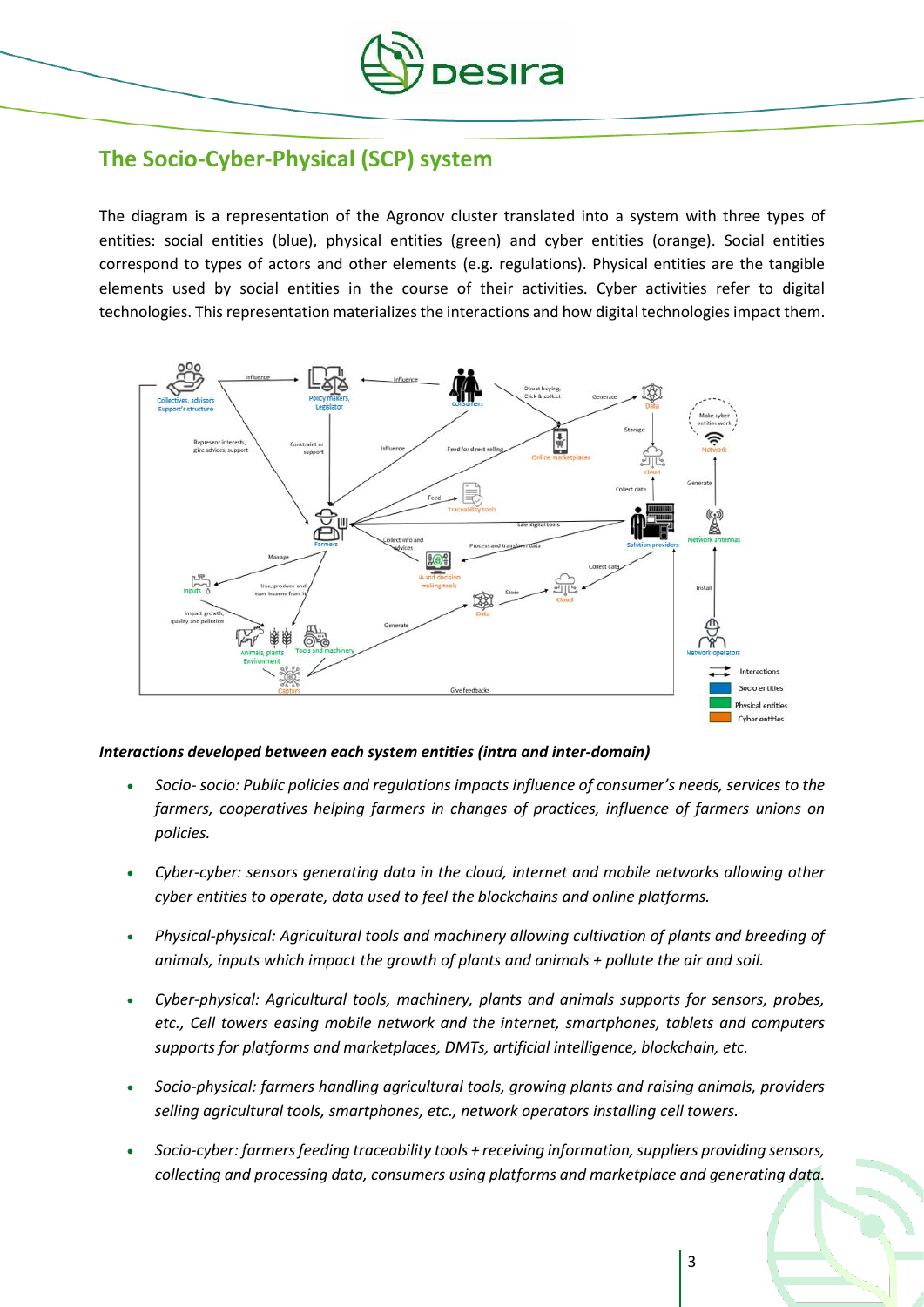

## **Impacts of digitalisation**

| What has been<br>digitalised?                                                                                                                                                                                                                                                         | Main impacts (i.e. effects/consequences) |   |                                                                                                                                                                                       | <b>Sustainable</b><br><b>Development Goals</b> |
|---------------------------------------------------------------------------------------------------------------------------------------------------------------------------------------------------------------------------------------------------------------------------------------|------------------------------------------|---|---------------------------------------------------------------------------------------------------------------------------------------------------------------------------------------|------------------------------------------------|
| • Agricultural, plant and<br>animal production<br>systems have been<br>digitalized<br>Sensors, robots,<br>software for precision<br>farming, and<br>broadband network<br>(smartphones,<br>Internet) are the most<br>popular tools<br>• Al, drones, and<br>blockchain are less<br>used | Direct                                   |   | Strengthening of dependence on solution providers and<br>issues related to data ownership and consent to use                                                                          |                                                |
|                                                                                                                                                                                                                                                                                       |                                          |   | Increase in pollution emitted by the use of digital<br>technologies (CO2 emissions, use of scarce resources, etc.)                                                                    |                                                |
|                                                                                                                                                                                                                                                                                       |                                          | ٠ | Reduction of environmental impacts and health risks<br>associated with agricultural practices                                                                                         |                                                |
|                                                                                                                                                                                                                                                                                       |                                          |   | Contribution to the agro-ecological transition by improving<br>knowledge and skills                                                                                                   | <b>SDG XX: Name of</b><br><b>SDG</b>           |
|                                                                                                                                                                                                                                                                                       | ndirect                                  |   | Widening of the gap between the most dynamic farms that<br>adopt digital technologies and those that remain in the<br>background. Risk of negative impact on the number of<br>farmers | <b>SDG XX: Name of</b><br><b>SDG</b>           |
|                                                                                                                                                                                                                                                                                       |                                          |   | Increase of the competitiveness and profitability of farms                                                                                                                            |                                                |
|                                                                                                                                                                                                                                                                                       |                                          |   | Strengthening of transparency on the evolution of<br>agricultural practices aimed at actors in the value chain, local<br>authorities and consumers                                    |                                                |
|                                                                                                                                                                                                                                                                                       |                                          |   | Strengthening of the attractiveness of agricultural<br>professions: reduced arduousness of tasks and technical skills                                                                 |                                                |

Digitalisation generated impacts through the following mechanisms:

- **Design of digital technologies:** *Digital tools provide responses to the needs of the farmers, and improve agricultural practices for plant and animal production, towards greater sustainability. Materials used to manufacture tools, their functionalities and performance determine their price, so their adoption, and can increase the risk of exclusion. The way tools are interoperable or backwards compatible can increase their adoption, facilitate data collection and sharing, reduce user's workload and reinforce their trust.*
- **Access:** *Access to digitalization has made it possible to meet regulatory constraints in arable crops, in particular on phytosanitary products and water resources, and to increase farm size context. For breeders, digital technology provides solutions on the reliability of the information provided in order to facilitate the monitoring and management of animals.*
- **System complexity**: *The ease of tools is a determinant of their adoption, both by producers, actors of the supply chain and consumers: the more a system is complex, the higher are the skills to use it. Complexity of digital systems can create gaps between early adopters and opponents, creating exclusion processes. It can also increase their price, making the profitability of their adoption more uncertain.*